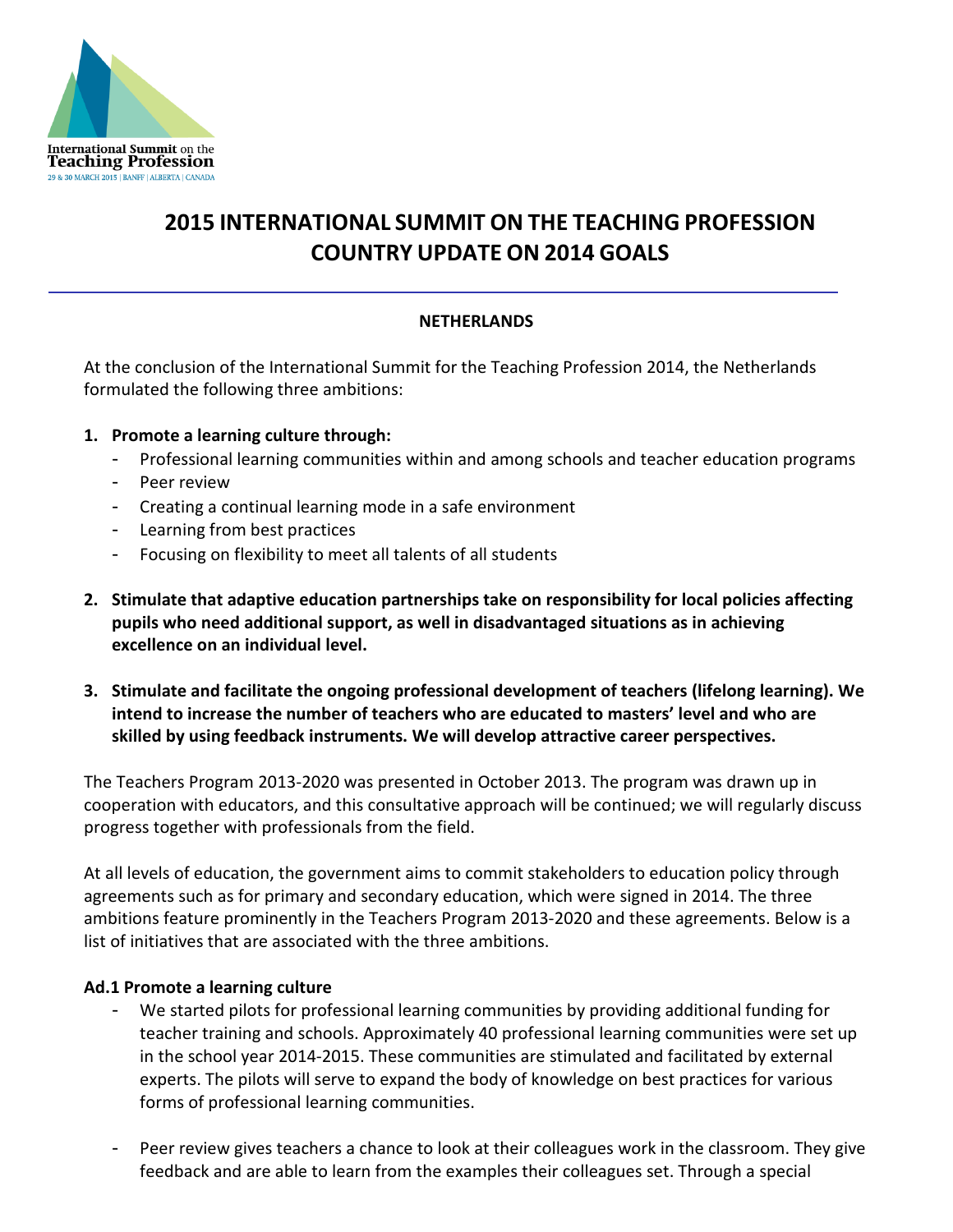program by a Dutch Foundation, called *Stichting LeerKRACHT*, peer review is enhanced and stimulated. Two years ago, this foundation started out with 16 participating schools. This number has now, two years later, increased to 200 participating schools/institutions.

The frequency of classroom visits also increased significantly. At the start, 70% of the teachers said they were visited by a peer only once a year (or not at all) in their classes, whereas now 63% say they have a peer review at least once a month. The idea is that the methods *Stichting LeerKRACHT* uses will lead to greater job satisfaction and greater enthusiasm to experiment with giving useful feedback to colleagues and students, which will, in turn, lead to better results by students.

## **Ad.2 Stimulate that adaptive education partners take on responsibility**

- In the Netherlands, a strong focus has been placed on developing support systems in and around primary, secondary and vocational schools. As from August 2014, the new act on student-centred education (*Wet Passend Onderwijs*) has been enforced for primary, secondary (i.e., pre-vocational, higher general and scientific preparatory education) and vocational education.
- This act arranges that schools in the same region are combined in collaborative alliances. With the help of these alliances, schools need to fulfil their "care duty" as described in the act. The alliances receive funding from the government to arrange facilities to support children with special needs. Moreover, schools need to develop care plans that are aligned with the municipalities, which are responsible for youth care.
- Already before the implementation of the new act on student-centred care, many schools in primary, secondary and vocational education had internal care teams and took part in regional care and advice teams.
- Internal care teams are available in most schools. In primary and secondary education, about 80% of the schools have an internal care team and in vocational education about 90%. Internal care teams consist of an internal care manager (from the school) and often a school social worker (for 74%, 56% and 100% of the teams in primary, secondary and vocational education, respectively). In primary education, 53% of the teams also include a youth health care professional.
- Besides the legislation around special-needs education, the decentralisation of various government responsibilities to the municipalities plays an important role. From the 1 of January 2015, the municipalities became in charge of youth care, long-term care, and the support and activation of youth with disabilities. The idea behind the reforms is to create stronger incentives and opportunities to offer integrated services and to align policies across sectors at the local level. Currently, services are separately organised by different players at different institutional levels (e.g., municipal, regional or national level) and often focus on one aspect of the problem, while many clients are in contact with several services and would benefit from an integrated approach.